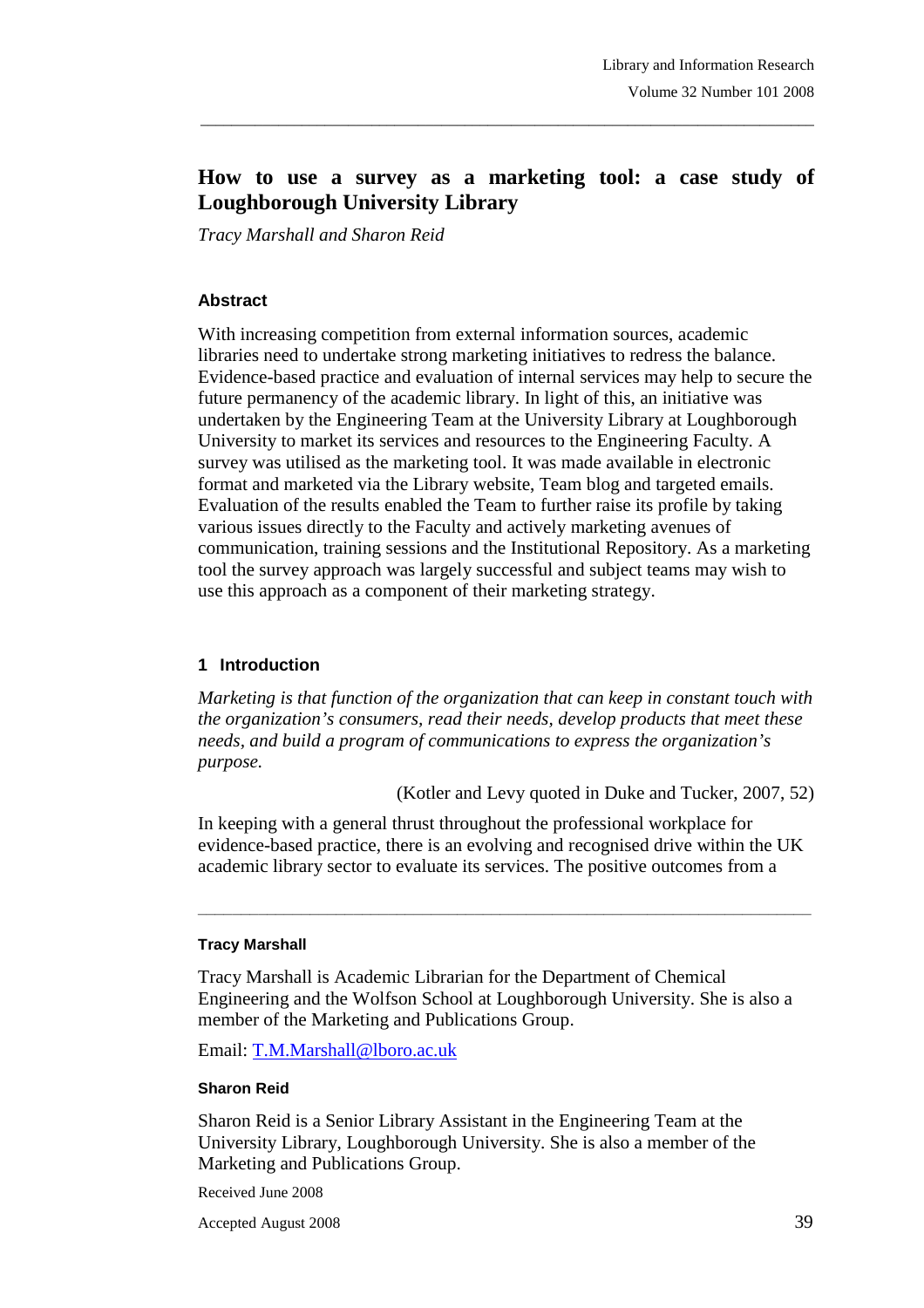profile-raising marketing campaign are a useful means of addressing this need. This article describes a case study carried out at Loughborough University which utilised a survey as a marketing tool to achieve this objective.

\_\_\_\_\_\_\_\_\_\_\_\_\_\_\_\_\_\_\_\_\_\_\_\_\_\_\_\_\_\_\_\_\_\_\_\_\_\_\_\_\_\_\_\_\_\_\_\_\_\_\_\_\_\_\_\_\_\_\_\_\_\_\_\_\_\_\_\_\_\_\_\_\_\_\_\_\_\_\_

It is becoming increasingly accepted by library professionals that academic libraries must actively market their services and resources to users. Not least of the reasons for this change in mindset is the need to justify the very existence of the academic library given the contemporary emphasis on all things 'virtual'. The growing perception among users, particularly new users, is that everything they require to pursue their studies can be obtained by electronic means, particularly the Internet and powerful search engines like Google. Perhaps inevitably, users have come to question the physical relevance of their institution's library, given the more generally held belief that all their information needs can be met by the click of a button from the relative comfort of the bedroom.

For the academic library, competition from other sources has become a real force to be reckoned with. The consequences of this have been brought sharply into focus in recent years by a spate of staff restructuring and even redundancies in a number of university libraries. There has been an almost wholesale wakeup call to the fact that, where they once reigned supreme as the ultimate knowledge and information provider, many academic libraries now have to justify their very existence.

In particular, the role or pertinence of the professional librarian has been called into question. With institutional budgets increasingly stretched, the question has been raised as to whether the traditional librarian is becoming expendable. There has evolved a very real need to justify the relevance of this role to counter any perception that it has become replaceable in the modern academic arena.

There are many other reasons why marketing has become a very real concept for the academic library. Although space limits the ability to expand further, for some institutions such reasons will include budgetary constraints, increasingly complex resources available in an array of formats, competition from other institutions, and, with the advent of student fees, the requirement to be seen to be providing value for money.

Although most academic libraries now involve themselves in active marketing initiatives for the library as a whole, there is little evidence to suggest that individual subject teams have adopted a similar approach. Given that academic librarians in particular need to raise their profile to validate their role, it is important that they receive the support and championing of their subject Faculty staff. With this end in mind, marketing the services of subject library teams has never been more relevant.

In response to this need, the Library Engineering Team at Loughborough University believe that a survey has considerable potential as a marketing tool. Simultaneously, it can raise awareness of services and resources as well as providing evaluated data for profile raising activities.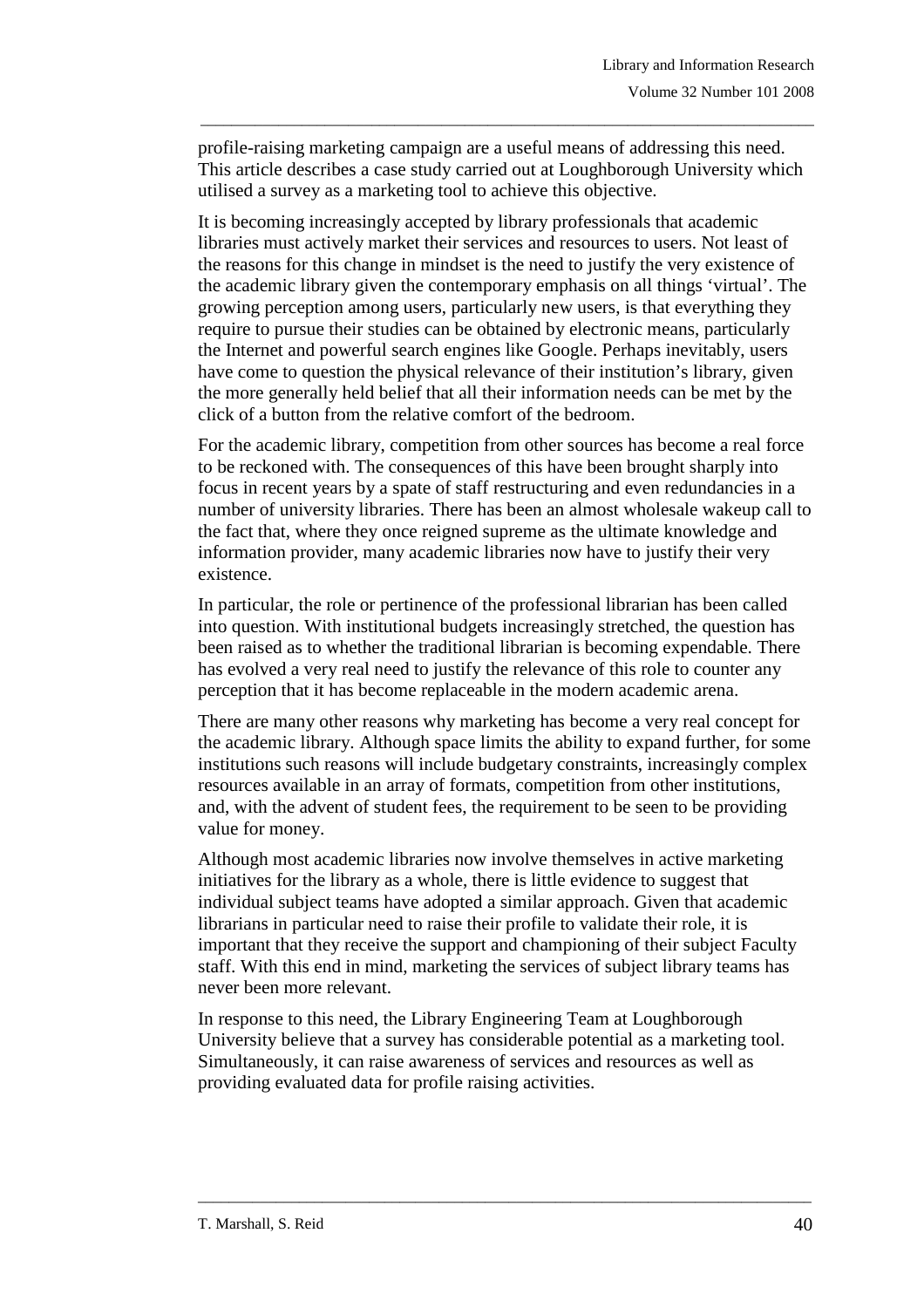## **2 Background**

For generations libraries have been seen as "major players in the information industry" (Snoj and Petermanec, 2001, 314). As Kaufman (2007, 8) states, the library has been "the jewel in the university's crown, the heart of the university, the campus's treasure". This has meant that until recently academic libraries did not need to consider competitors or market forces, some libraries believing marketing "beneath the profession" (Duke and Tucker, 2007, 52).

\_\_\_\_\_\_\_\_\_\_\_\_\_\_\_\_\_\_\_\_\_\_\_\_\_\_\_\_\_\_\_\_\_\_\_\_\_\_\_\_\_\_\_\_\_\_\_\_\_\_\_\_\_\_\_\_\_\_\_\_\_\_\_\_\_\_\_\_\_\_\_\_\_\_\_\_\_\_\_

The last ten years has seen the creation of a plethora of ways to communicate and access information. Libraries now have competition from publishers, websites and wikis, to name but three, all offering access to information. Many users may feel there is little point visiting the library if they can access all the information they need online, so perhaps it is unsurprising that "73% of college students say they use the internet more than the library" (Jones quoted in Duke and Tucker, 2007, 54). When identifying how to market our resources perhaps the idea that "marketing the library means looking at everything the library does for a user" (Boden and Davis, 2006, 1) is a good starting point.

There has also been a vast increase in electronic resources available from libraries, including databases, e-books and e-journals, many with differing interfaces and methods of access. These electronic resources are often very expensive and for the library to obtain value for money they must be fully utilised. Librarians have a vital role to play in ensuring these resources are target-marketed on a consistent basis and in educating and training users to use them effectively. Many students do not understand the difference between website resources located via a popular search engine and using a database to retrieve peer reviewed articles and reports.

Usage statistics and survey results are all useful tools for the librarian to show value for money and "demonstrate the value and impact of those services to institutional managers ever eager to cut costs" (Creaser, 2006, 154). This need to show the impact of our services suggests that raising the profile of the library within the institution has become of key importance.

Along with this increase in the need for librarians' skills there is a similar increase in user expectation and demand, as Kaufman states:

*The demands and expectations of an on-demand generation, grown up in the digital age, who demand instant access delivery, and control.* 

#### (Kaufman, 2007, 7)

In order that the library meets user expectations and demands, the librarian must market its resources to keep in touch with their users: "If libraries do not keep in touch with users, the users will find other alternatives for their information needs" (Duke and Tucker, 2007, 53). Marketing library resources can be seen as a way of achieving this.

The great changes in the work academic librarians do, along with the changes in information formats, styles of learning and institutional management mean that librarians can no longer afford to be passive in order to maintain their role. As Toft (2004, 42) says '"the role of the librarian and co-operation and collaboration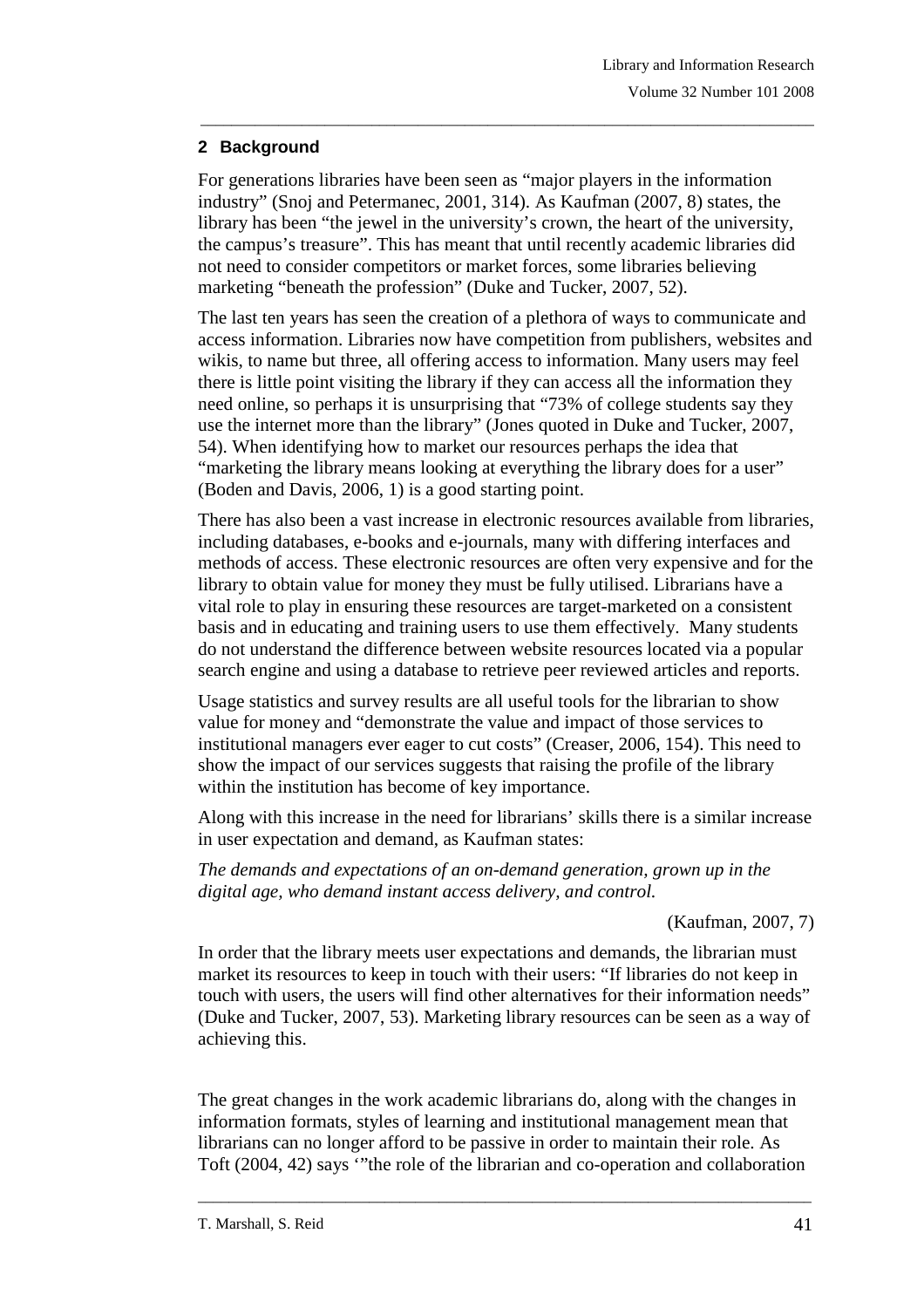between academics and librarians, is becoming ever more essential". It is essential that both academics and students realise the work that librarians do, as without this understanding there is a chance that the position of the Academic Librarian will be undermined and finally considered unnecessary. This is well demonstrated in the actions of Bangor University where several subject librarians were made redundant with the reasoning that their contribution was "hard to justify in value for money terms" (Tysome, 2005, 1).

\_\_\_\_\_\_\_\_\_\_\_\_\_\_\_\_\_\_\_\_\_\_\_\_\_\_\_\_\_\_\_\_\_\_\_\_\_\_\_\_\_\_\_\_\_\_\_\_\_\_\_\_\_\_\_\_\_\_\_\_\_\_\_\_\_\_\_\_\_\_\_\_\_\_\_\_\_\_\_

Many academic libraries are now using marketing techniques to justify their status. As Spalding and Wang explain:

*Libraries are discovering that by using marketing principles and techniques they can understand better their users needs, justify funding, communicate more effectively with a variety of external audiences and achieve greater efficiency and optimal results in delivering products and services that meet the identified needs of their clients.* 

(Spalding and Wang, 2006, 494)

Although time consuming, the Library Engineering Team at Loughborough University agreed that a survey "can reveal interesting and important information about user perceptions and priorities" (Bancroft, 1998, 222). Certainly Weingart and Anderson suggest that the main finding from their survey was that

*University libraries need to work harder to publicize the available electronic resources, how to access them, and what each database has to offer.* 

(Weingart and Anderson, 2000, 132)

#### **3 Context of the survey**

In May 2007 the Library Engineering Team at Loughborough decided to undertake a broad-ranging survey of academic staff within the Faculty of Engineering. From the outset, it was viewed as akin to a pioneering exercise in service and resource promotion from which much would be learned about subject team marketing.

Surveys have always been an attractive tool to indicate levels of user satisfaction but have been largely ignored in terms of marketing. For this reason, the Engineering Team decided to adopt a new approach and to utilise the outcomes of its 'Have Your Say' survey to inform the Team's strategic marketing initiative. This was viewed as a proactive and evidence-based means of promoting the Team's services and resources to academic staff within the Faculty. It was also a major part of an initiative to improve its services to the Faculty. As a result, it was felt that the profile of the Team would be raised significantly, in addition to showing its customers that:

- The Team listens to their views, and
- The Team acts on them by providing the focussed services they need.

The survey was viewed as a timely follow-up to a previous survey carried out in 2001 which had successfully informed the strategic direction of engineering collection development. Team members were in agreement that, in view of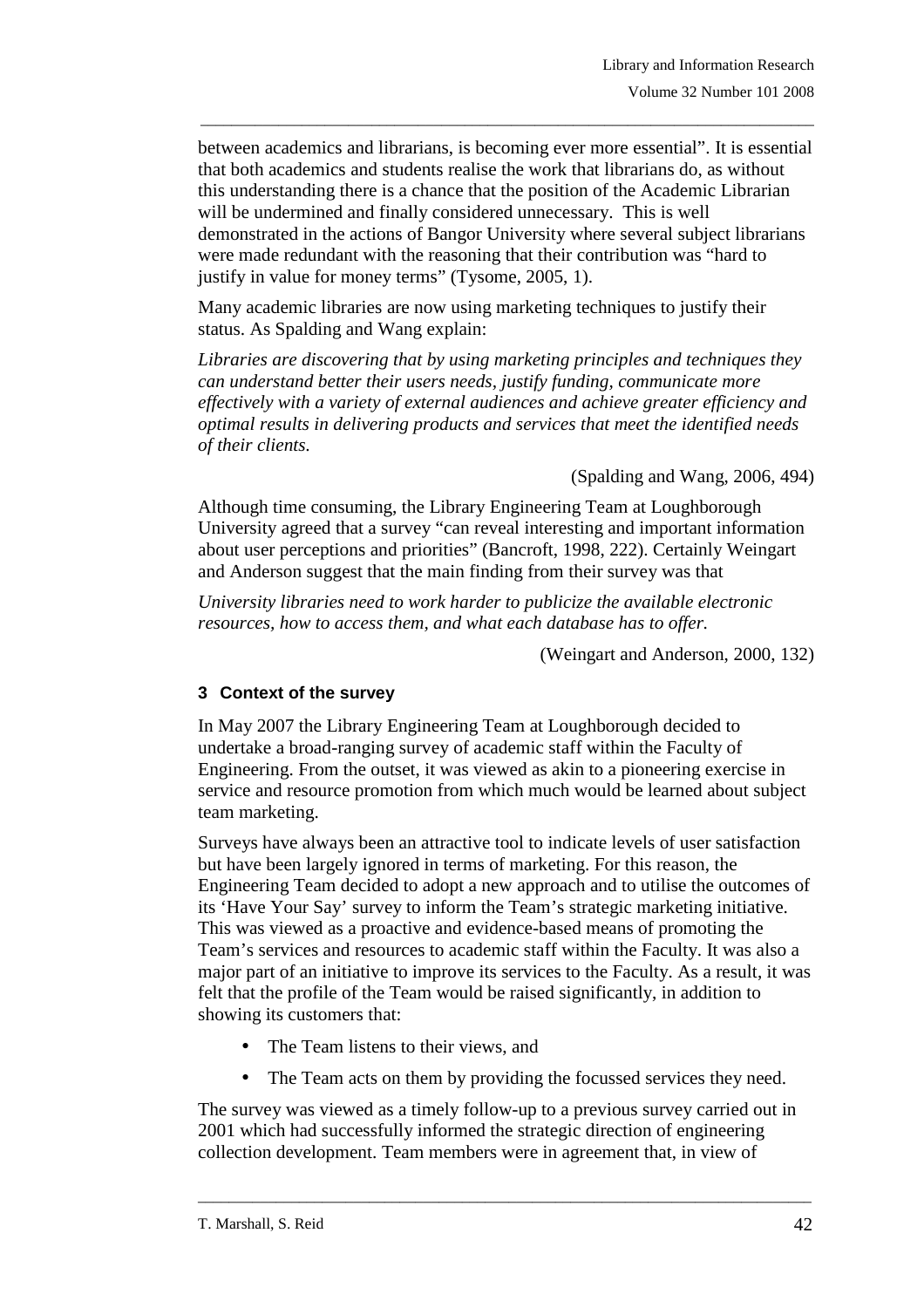significant changes in both personnel and service provision since 2001, this was an appropriate time at which to initiate a more wide-sweeping, generic survey.

\_\_\_\_\_\_\_\_\_\_\_\_\_\_\_\_\_\_\_\_\_\_\_\_\_\_\_\_\_\_\_\_\_\_\_\_\_\_\_\_\_\_\_\_\_\_\_\_\_\_\_\_\_\_\_\_\_\_\_\_\_\_\_\_\_\_\_\_\_\_\_\_\_\_\_\_\_\_\_

Rapid technological change has seen greater emphasis on online resources, including interactive training materials, and the advent of Web 2.0 initiatives within the Team such as the new blog, *Broadcast*. To date, the introduction of new services has been on an ad hoc basis based on a perception of what the Faculty would like the Team to provide. It now seemed an appropriate time at which to introduce largely evidence-based strategic planning and marketing.

The 2007 'Have Your Say' survey was to be a measurable means of gauging the level of Faculty understanding, knowledge and appreciation of the Team's services and resources. In addition, there was an urgent need to determine how best the Team should adapt to meet the Faculty's ongoing and changing needs. By marketing the Team's services and resources more effectively and adopting a targeted marketing approach when necessary, it would be possible to distinguish between the needs of different categories of staff within the Faculty.

The Team decided to focus specifically on a number of issues. These included:

- How aware were the Engineering Faculty of the range of services and resources provided by the Library Engineering Team?
- Why were the Engineering Faculty reluctant to add resources to the newly created Institutional Repository and how could this be addressed?
- Which mode of news delivery and general communication between the Engineering Team and Faculty was preferred – blog, email, RSS feed, etc?
- What type of training for Faculty academics would be most useful?

The promotion and marketing of the survey, evaluation of its results and implementation of subsequent actions would all be crucial in determining its success as a marketing tool.

#### **4 Survey design and distribution**

The decision had been taken that a survey would be an appropriate means of acquiring the data needed to determine team policy and action. Pitching the format, style and tone appropriately was viewed as key to producing volume and quality of feedback. From the start, it was felt that a democratic approach should be adopted with all Team members encouraged to consider the type of questions needed and how these should be formulated and presented. This would have the dual benefit of producing a broad range of interesting ideas and sharing the workload.

With this in mind, an initial brainstorming exercise was undertaken to elicit ideas and suggestions. From these, a draft was produced which adopted a purely openended style of questioning. In spite of its fresh and eye-catching style, it was felt that recipients may be put off by the level of personal thought and input required to respond. Following Team feedback, this draft was subsequently adapted radically to incorporate these views and concerns.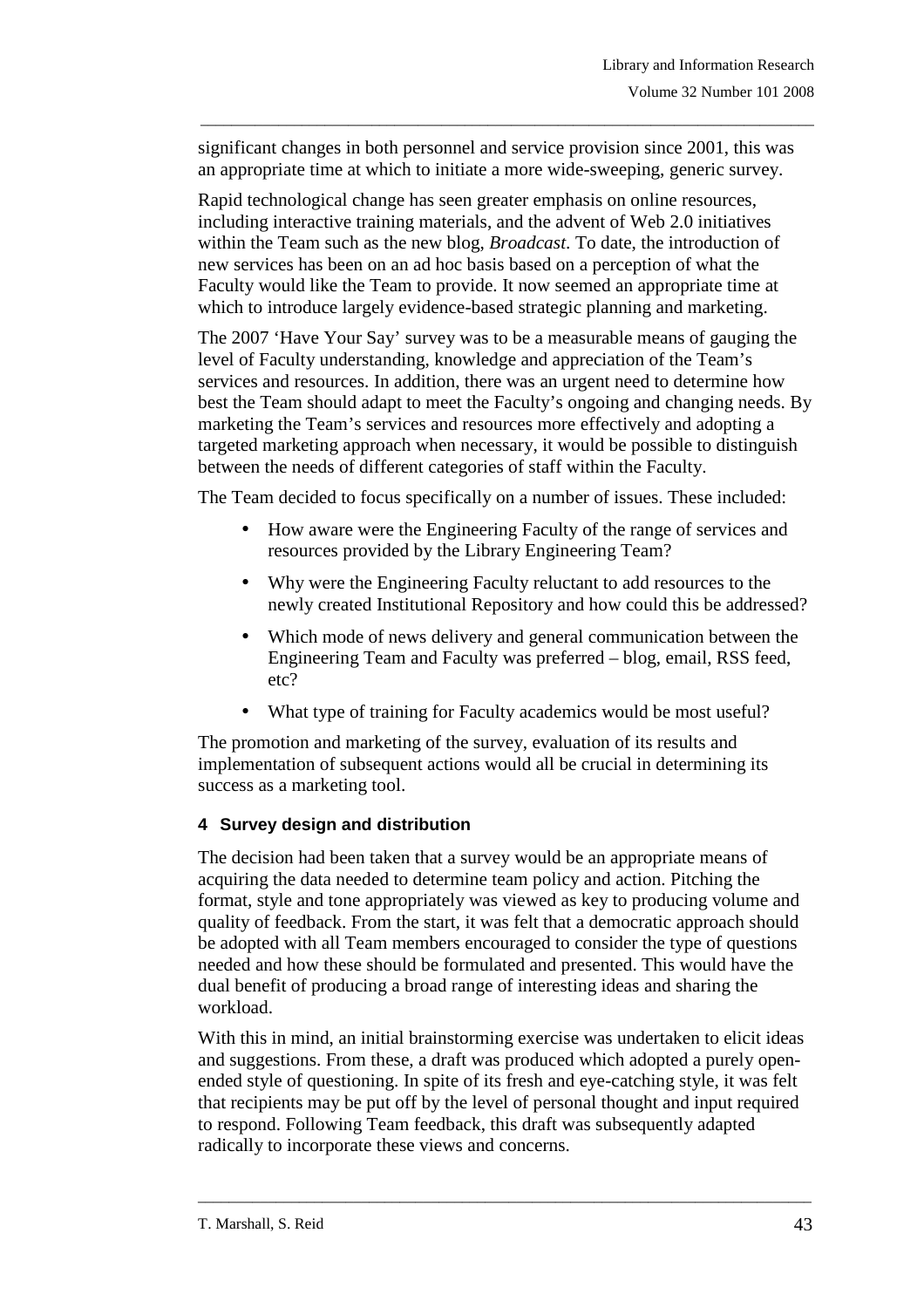It was the Team's perception that the final version (Appendix 1) was an example of good practice, as it:

\_\_\_\_\_\_\_\_\_\_\_\_\_\_\_\_\_\_\_\_\_\_\_\_\_\_\_\_\_\_\_\_\_\_\_\_\_\_\_\_\_\_\_\_\_\_\_\_\_\_\_\_\_\_\_\_\_\_\_\_\_\_\_\_\_\_\_\_\_\_\_\_\_\_\_\_\_\_\_

- Varied the style of questioning (open-ended, tick boxes and yes/no options);
- Ensured the right tone concise and snappy with no intimidating questions and the inclusion of sub-headings designed to engage the recipient. Thus: Have your say! -- Your most wanted -- Help!;
- Avoided professional jargon;
- Took no longer than 5-10 minutes to complete.

Overall, the aim was to engage the recipient by trying to convey the message that completing the survey would be of potential benefit to them and was not a favour to be carried out for the Engineering Team itself. What could the Team do to enhance their individual experience of our services and resources? The survey was then trialled by a couple of University academics and no major revisions were determined to be required.

The 2001 survey had adopted a traditional printed approach with copies being delivered via the internal post. In view of the increasing availability of services and resources electronically, it was decided that the 2007 survey would best be presented as an online version with printed copies only being distributed if feedback proved inadequate. Internal online survey software was utilised for this purpose.

An online survey has to be promoted extensively. It was decided that to maximise uptake a variety of methods would be adopted to reach the target audience, with links to the survey where appropriate. As the survey coincided with the launch of *Broadcast*, the Engineering Team blog, this was felt to be an appropriate place to advertise the survey. Posts were included on the Library website promoting both the newly established blog and the survey and direct links provided therein. On the blog itself a post, complete with eye-catching cartoon, was also included to direct readers to the survey (Figure 1).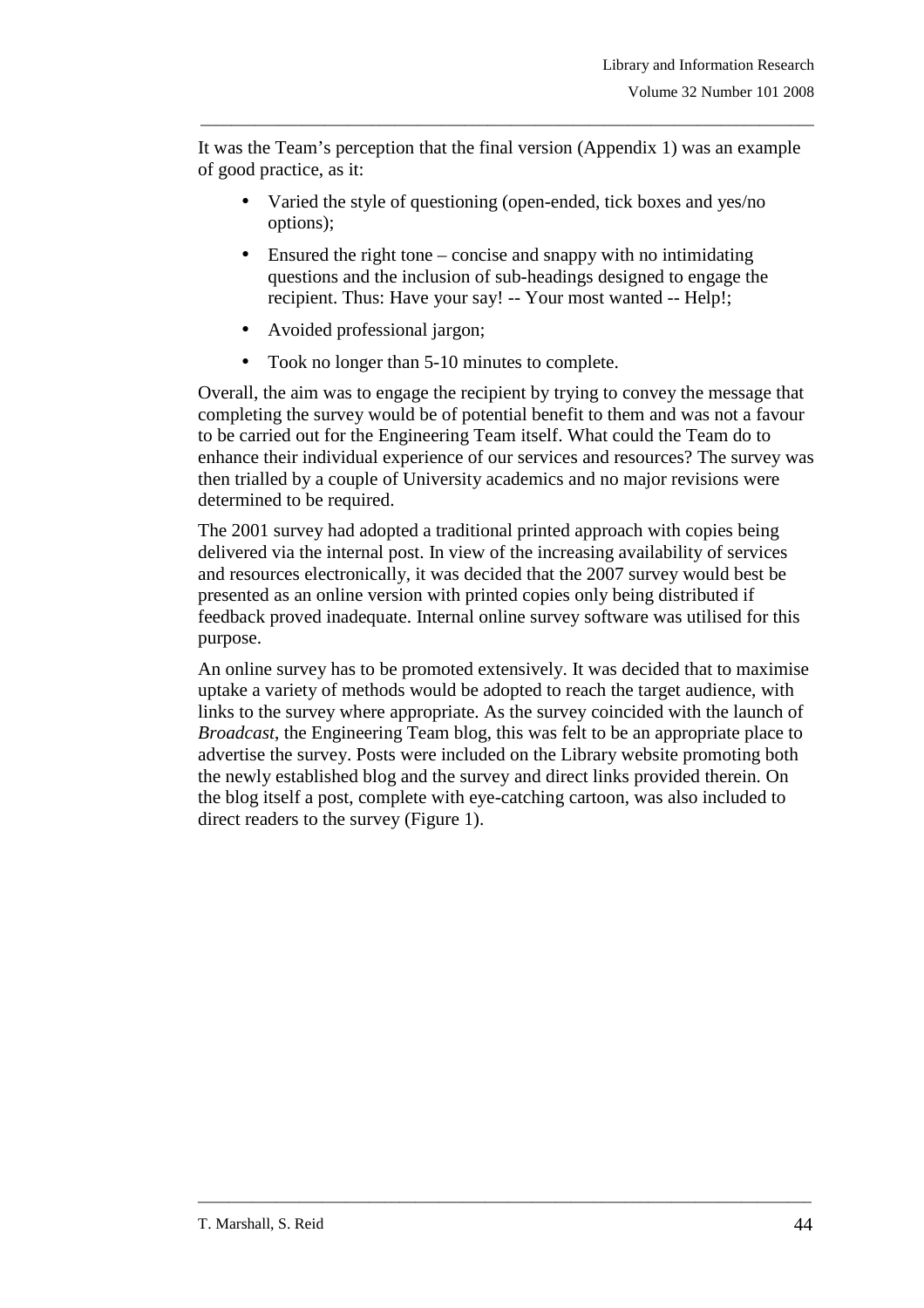

**Have your say!**

May 23, 2007

Now's your chance to give the Library Engineering Team a piece of your mind! How? By filling in our short online survey which asks if we can do anything better to help you. We are always working to improve the services we offer the Engineering

Faculty, and need to understand what you want before we can deliver.

So, please take five minutes to fill it in. There is a link from our "Blogroll" on the right hand side of the screen or you can go direct to

\_\_\_\_\_\_\_\_\_\_\_\_\_\_\_\_\_\_\_\_\_\_\_\_\_\_\_\_\_\_\_\_\_\_\_\_\_\_\_\_\_\_\_\_\_\_\_\_\_\_\_\_\_\_\_\_\_\_\_\_\_\_\_\_\_\_\_\_\_\_\_\_\_\_\_\_\_\_\_

http://picture-box.lboro.ac.uk/Public/UCCASS/survey.php?sid=44

Results will be reported in future Blog posts. Thank you!

No Comments » | Uncategorized | Permalink Posted by Lizzie Gadd

Figure 1. Engineering blog post advertising 'Have Your Say' Survey

All targeted personnel were also emailed, with two subsequent follow-up messages being sent a fortnight later. Recipients were given approximately four weeks in which to respond.

## **5 Results**

## **5.1 Response Rate**

The survey received a total of 91 responses. The number of staff in the Engineering Faculty in 2005/6 was 561.35, making the response rate approximately 16%. Respondents were asked how they would classify themselves in terms of staff type. Almost half the respondents were PhD students. Onequarter were academic staff, and just under one quarter salaried research staff. There are approximately 161 academic staff, 173 contract researchers, and 361 postgraduate researchers currently in the Engineering Faculty. The ratio of respondents is almost exactly representative of the target population.

#### **5.2 Awareness of services**

The majority of respondents were either aware of, or had used, two of our key services: book ordering and enquiry answering. There was less awareness of our training courses as 40% of the respondents were unaware that we provided information literacy training. However, only 23% were unaware that we provided study skills training and almost one-third of respondents had used the service.

Individual induction appointments had been used by 17 of the respondents (18%). However, 53% were unaware that we offered individual inductions. Similarly, 50% were unaware of our online newsletter, *Broadcast*.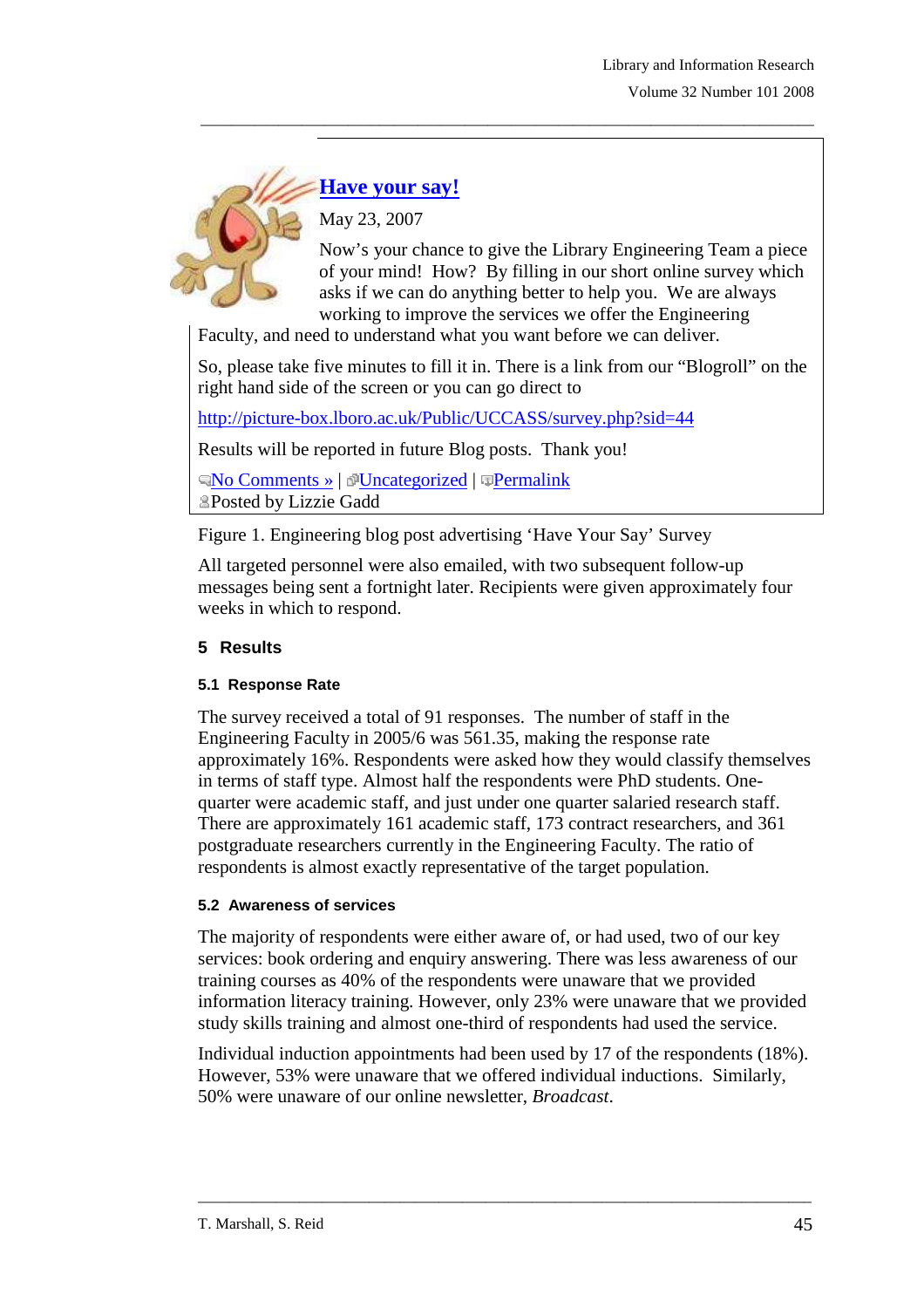#### **5.3 Resources**

#### **Databases**

Respondents were asked to list their "Top three most wanted Library resources". The results produced 60 specific databases or publishers of online collections. Excluding databases we already had (e.g. Web of Science), eight appeared more than once in the list. Access to the full online collection of IEEE/IET material via IEEE Xplore was purchased within weeks of the survey closing. Further Science Direct backfiles were also purchased after the survey.

\_\_\_\_\_\_\_\_\_\_\_\_\_\_\_\_\_\_\_\_\_\_\_\_\_\_\_\_\_\_\_\_\_\_\_\_\_\_\_\_\_\_\_\_\_\_\_\_\_\_\_\_\_\_\_\_\_\_\_\_\_\_\_\_\_\_\_\_\_\_\_\_\_\_\_\_\_\_\_

#### **Journals**

At Loughborough University serial selection takes place within the departments. However, the survey highlighted four titles that would be considered "general" titles (*Science* and *Nature* online, the *Journal of Learning Science* and the *Journal of Engineering Education*). Subsequently this request has been referred to the Library's Collection Manager.

#### **5.4 Training needs**

Respondents were asked to complete the sentence, "I could do with some more training in…". This question elicited answers from 20 individuals, with a total of 23 suggestions put forward. These may be divided into the following categories:

| Category                              | No.<br>responses |
|---------------------------------------|------------------|
| Databases / journal article retrieval | 10               |
| Finding information quickly           | 3                |
| <b>RefWorks</b>                       | 1                |
| Interlibrary Loans                    | 1                |
| Cross-referencing tools               | 1                |
| Other / not relevant to Library       |                  |

Table 1: Responses concerning training needs

The results indicate that additional time spent on database training would be advisable for both academic staff and researchers.

## **5.5 Institutional Repository**

The survey results showed that 50% of respondents were familiar with the Institutional Repository (IR). Nineteen of the 23 responding academics said they had heard of it, 50% of the research staff had, and just 25% of PhD students. The second question asked respondents to complete the sentence, "I'd put my research papers in the Institutional Repository if…". Only 23 responses were received and these are listed in Table 14.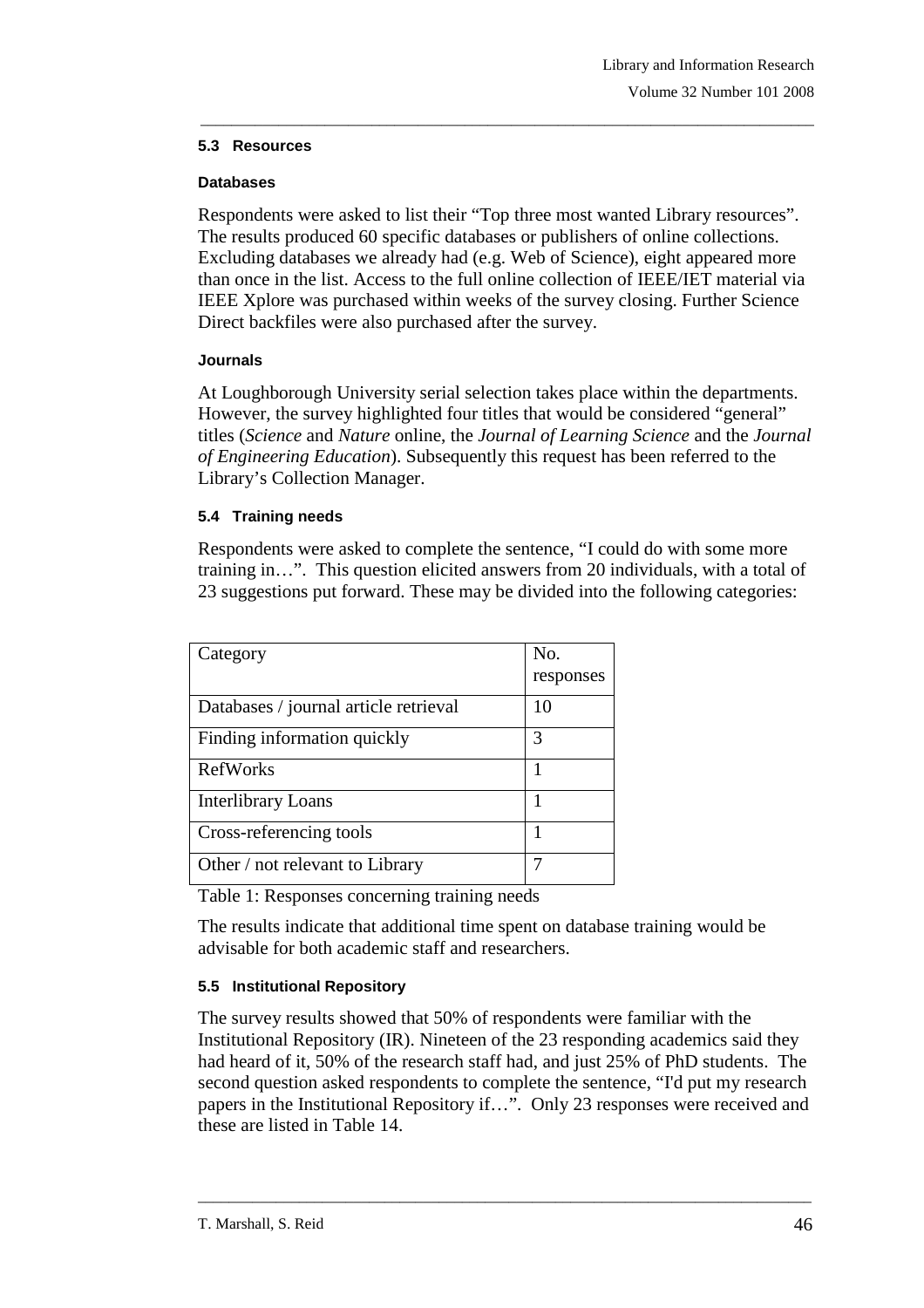| Theme                         | No. respondents |
|-------------------------------|-----------------|
| Lack of time / not a priority | 5               |
| Copyright restrictions        | 4               |
| Needs to be easier            | 4               |
| Lack of incentive             | $\overline{2}$  |
| Don't know how                | $\overline{2}$  |
| Already use the IR            | $\overline{2}$  |
| Lack of central organisation  | 2               |
| Other                         | $\mathfrak{D}$  |

\_\_\_\_\_\_\_\_\_\_\_\_\_\_\_\_\_\_\_\_\_\_\_\_\_\_\_\_\_\_\_\_\_\_\_\_\_\_\_\_\_\_\_\_\_\_\_\_\_\_\_\_\_\_\_\_\_\_\_\_\_\_\_\_\_\_\_\_\_\_\_\_\_\_\_\_\_\_\_

Table 2: Responses concerning Institutional Repository deposits

Most respondents answered that they did not have time to submit items to the Institutional Repository. This was disappointing, as library personnel perform all copyright checks and downloading of articles to the IR.

#### **6 Key Outcomes**

Good communication with the Faculty was viewed as an essential component for effective Team marketing. A major part of the drive was to evaluate how to improve those methods aimed at increasing communication between the Library Engineering Team and the Faculty staff. Library staff found that often members of the Engineering Faculty are unsure of the basics, such as how to order books or who their Academic Librarian is, despite this information being on the Library web pages. The Library Liaison Officer (often a Lecturer) is appointed by the department to provide communication between the department and the Library. However, it has been noted that often information from the Academic Librarian is not communicated around the Faculty staff.

The survey opened up a number of marketing opportunities for the Library Engineering Team. It provided a vehicle to engage in focussed dialogue with academic colleagues in the Engineering Faculty via such activities as meetings with the Library Liaison Officers, utilisation of the Engineering Team blog, targeted emails to staff and students and attendance at departmental meetings. In addition, the survey highlighted the need to undertake a number of tailored training courses for staff and researchers to address those gaps in knowledge and expertise brought to light by the survey. It also spotlighted aspects of the service that needed to be promoted more heavily: electronic resources, the Institutional Repository and research induction interviews.

In the first instance, Academic Librarians informed the Library Liaison Officers of the survey results. These meetings allowed academic staff and researchers to discover exactly what their colleagues wanted from the Library and whether these were achievable.

This was further developed by the informal nature of the aforementioned staff training courses which also encouraged conversation and provided an ideal forum in which to promote the Team's key resources and services, as well as raising the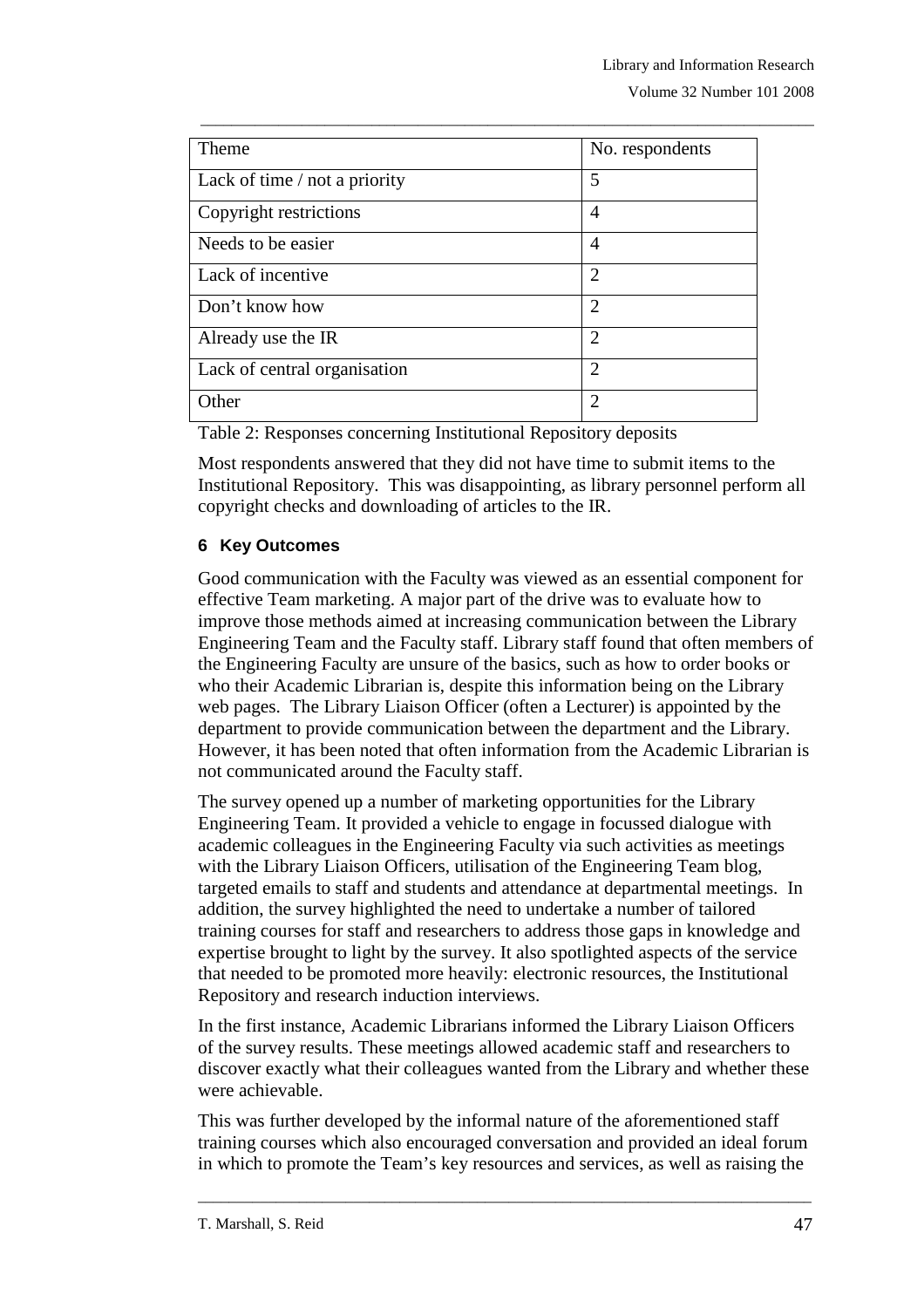profile of Team members and their individual roles. It was also a good opportunity to discuss key issues between academics, researchers and Library staff in a relaxed environment. The opinions of academic staff on Library issues were canvassed as well as training provided in areas they had specifically requested when responding to the survey. The timing of the courses was chosen as the inter-semester period in January, when teaching has finished, exams have started but marking has not begun in earnest. The location was also important: Library staff ensured that a room was booked in the central area of the Engineering Faculty so that all academics could reach it easily.

\_\_\_\_\_\_\_\_\_\_\_\_\_\_\_\_\_\_\_\_\_\_\_\_\_\_\_\_\_\_\_\_\_\_\_\_\_\_\_\_\_\_\_\_\_\_\_\_\_\_\_\_\_\_\_\_\_\_\_\_\_\_\_\_\_\_\_\_\_\_\_\_\_\_\_\_\_\_\_

The content of the course focussed on survey responses, including the request by Faculty staff for more 'instruction on databases'. This was achieved by demonstrating the MetaLib portal and describing the type of information that could be found using MetaLib. This demonstration dealt with the newly purchased IEEE Xplore database which engineering academics had specifically asked for in the survey, highlighting the Team's proactive nature.

The electronic journal demonstrations focussed on the *Science* and *Nature* magazines which were purchased after analysing the survey results. These purchases were highlighted on the blog with the headline 'You asked for it' showing that the Team does listen to its users. The Team was also very keen that staff understood how to use the electronic journals. As many seemed unaware of the digitization of academic journals, they may have been 'missing out' on this important source of academic research.

The lack of awareness of research induction interviews was also discussed with Faculty members as many of those attending these courses were still not aware of this service. Although Library staff already sent letters to all new Faculty staff inviting them to visit their Academic Librarian, it was felt that the uptake could still be improved, and the opportunity was taken to market these strongly.

The courses also provided an opportunity to correct misinformation. For example, some respondents appeared unaware of a number of the Engineering resources, requesting databases that were already subscribed to. Instruction sheets and literature highlighting the databases to which the Library subscribes were given to the attendees. Contact details of the Academic Librarians and further information about the Team blog was also included in the literature. It was felt that information regarding communication preferences and service expectations were gained. The opportunity was also taken to put forward the idea that the email details of the Academic Librarians appear in all departmental handbooks to encourage communication. Academic Librarians also requested that they be present at both staff meetings and undergraduate staff student committees to advertise services and heighten their profile. Out of five departments, four now have the Academic Librarian's contact details within their handbook, and three out of five now invite the Academic Librarian to attend staff and student committees.

The results of the survey showed that email was the preferred form of communication (75% of respondents). It was decided that email would continue to be used in a focussed way to highlight targeted services to researchers. Whilst acknowledging this preference, with the advent of the blog the Team have decided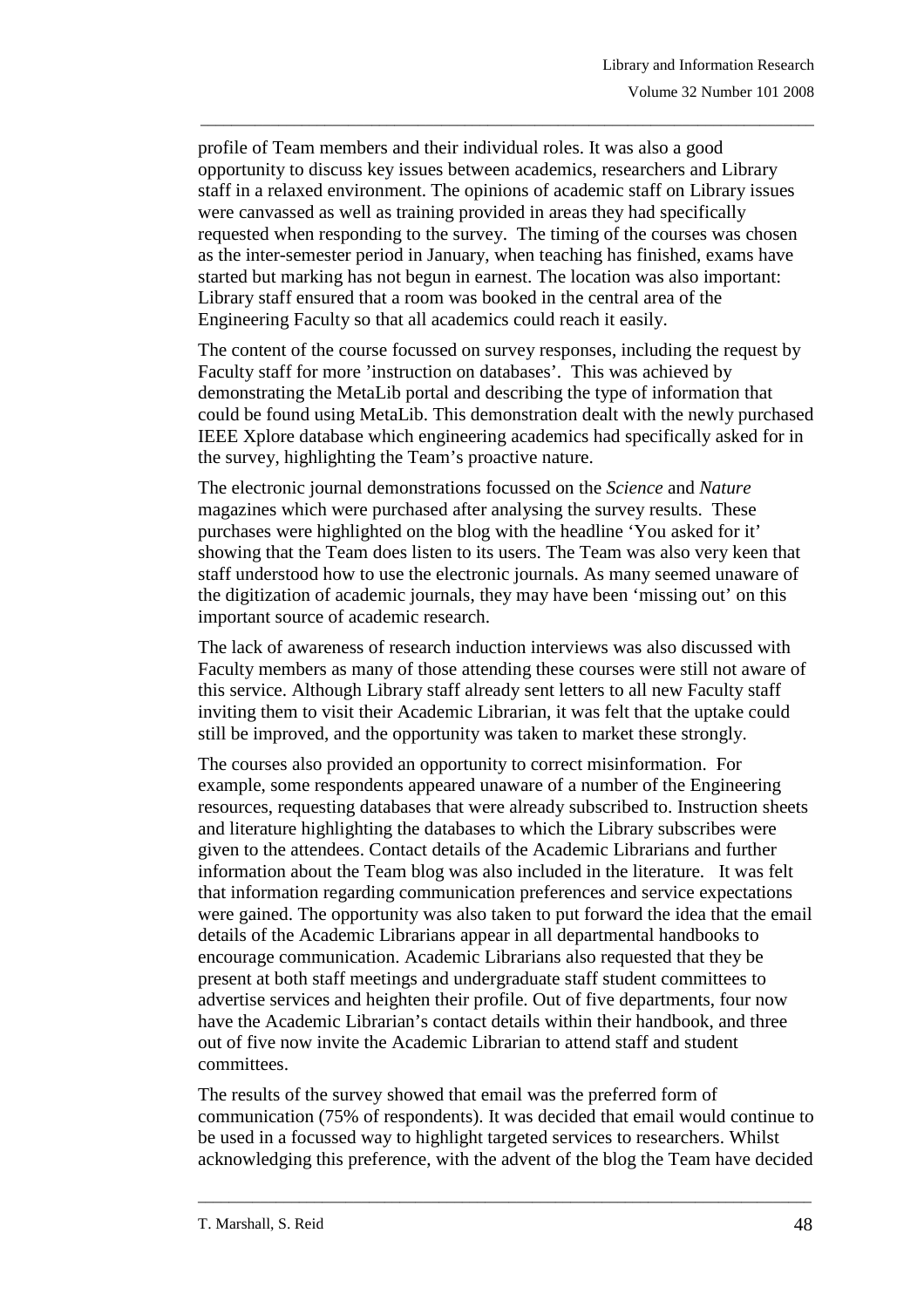to modify the use of email. Although it is still used to give information about new resources and courses, a link to the blog is now included to provide further information and encouragement to feed back to library staff.

\_\_\_\_\_\_\_\_\_\_\_\_\_\_\_\_\_\_\_\_\_\_\_\_\_\_\_\_\_\_\_\_\_\_\_\_\_\_\_\_\_\_\_\_\_\_\_\_\_\_\_\_\_\_\_\_\_\_\_\_\_\_\_\_\_\_\_\_\_\_\_\_\_\_\_\_\_\_\_

The Institutional Repository (IR) at Loughborough University has been successful, with over a thousand items deposited at the time of writing. However, there have been a disproportionately low number of items in the IR deposited by the Engineering Faculty. In order to promote the IR effectively, the Library Engineering Team used the survey to try to ascertain why this has been the case. As seen in the results section, many Faculty members felt they did not have the time to deposit items into the IR. It was also found that many Faculty members, primarily researchers and PhD students, were unaware of the Repository, suggesting that members of research staff producing papers did not realise they could submit them to the Repository. This encouraged the Team to consider how best to target these particular sectors. After contacting academic staff at the 'Research training courses' the team decided on the following actions to promote the IR:

- to contact all departmental administrators to ascertain which students were near PhD completion, thereby enabling the Team to target its marketing at these students;
- to follow up the course with individual emails to all researchers in the Faculty;
- to trace all new publications from staff in the Faculty and ask for copies for the IR;
- to use the blog to advertise the IR on a regular basis.

It is too early to be able to evaluate whether these actions have had an effect. Certainly the number of articles in the IR has increased, but not dramatically. The Team feels the promotion of the IR will be an ongoing process that will need to be reviewed regularly.

As outlined, a variety of methods are now used to improve the Team's communication with the departments. From a marketing perspective, it is hoped that this will have an ongoing positive influence on raising the profile of the Engineering Team.

## **7 Conclusion**

The 2007 'Have Your Say' survey proved to be a useful marketing tool for the Library Engineering Team. It achieved its overall aim which was to evaluate its service and to subsequently promote and further market it to Faculty staff. Although recognised that there would be a continued requirement to review the situation on a regular basis, it was no longer necessary to rely to such an extent on perceived Faculty expectations of the Team. The survey garnered sufficient evidence-based data for the outcomes to inform strategic planning and a series of marketing activities for the forthcoming academic year and possibly beyond. It also enabled the Team to target services more effectively and to determine priorities.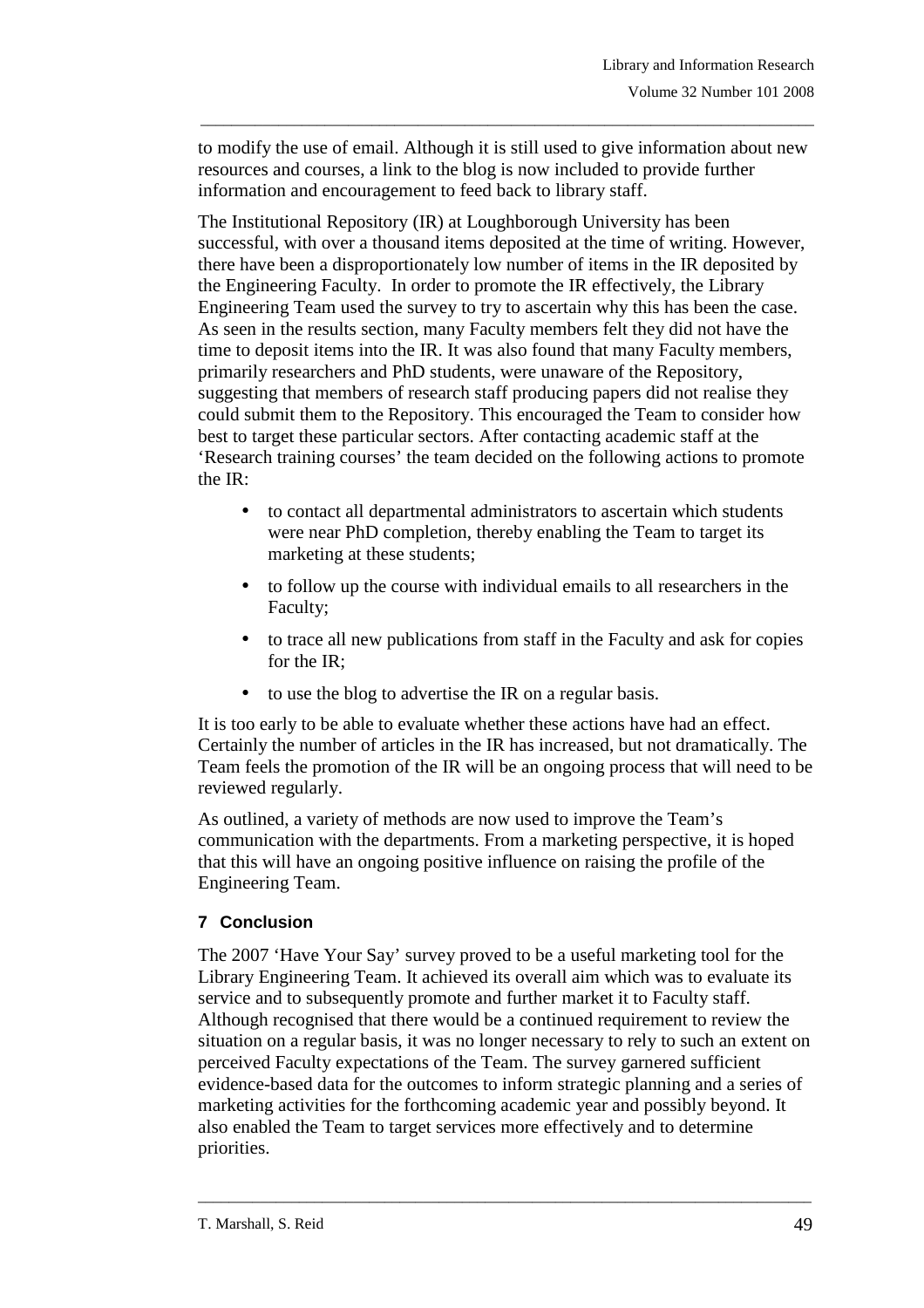Although the survey was initiated to generate feedback to help shape the Team's marketing strategy, it is worth noting that a survey is a very useful means in itself for promoting Team services and resources. Put simply, it was a marketing exercise which, from the outset, gave the profile of the Team a welcome lift. Based on the evidence acquired, the Team has been able to take a number of issues directly to the Faculty and to market its services and resources in a more productive manner. This has included the ability to address any gaps in knowledge and a lack of awareness of some resources, largely through profileraising Faculty staff training sessions. A number of steps for further promoting the IR are now in place and it is hoped that this will have a knock-on effect on deposits from the Engineering Faculty.

\_\_\_\_\_\_\_\_\_\_\_\_\_\_\_\_\_\_\_\_\_\_\_\_\_\_\_\_\_\_\_\_\_\_\_\_\_\_\_\_\_\_\_\_\_\_\_\_\_\_\_\_\_\_\_\_\_\_\_\_\_\_\_\_\_\_\_\_\_\_\_\_\_\_\_\_\_\_\_

*Broadcast,* the Engineering Team's blog has been mentioned a number of times throughout this article. As it was launched simultaneously with the survey it would be inaccurate to describe its subsequent active promotion by the Team as a direct outcome of the exercise. However, by successfully utilising the blog to both advertise and link to the survey its potential as a major marketing tool has became evident. It has provided the Team with a new and interesting way of communicating with the Faculty and has continued to flourish. In time, when the survey is repeated, it will be possible to fully evaluate its effectiveness.

To a significant extent, the survey has opened up a general dialogue between the Engineering Team and the Faculty. There now exists a greater degree of mutual understanding and recognition of the importance of the respective roles of librarian and academic. The Faculty has been made more aware that Library staff are keen to work cooperatively with them, not least by taking a participatory role on departmental committees. It is hoped that Faculty staff will have a greater appreciation of the benefit to themselves, especially in terms of specialist subject knowledge, of enhanced communication between Faculty and Library subject team. Given the immense changes and challenges currently faced by academic libraries, it is essential that forward-thinking and profile-raising activities are undertaken as the norm to ensure their future relevance in the eyes of individuals, faculties and institutions as a whole.

#### **8 Benefits and lessons learned from the survey approach to marketing**

Making people aware of its existence and ensuring accessibility is obviously key to the success of an online survey. In this case, the actual process of promoting the survey was helped by the simultaneous launch of the Team blog. This provided another helpful medium from which to link to the survey as well as securing a useful means for marketing the blog itself. The profiles of other forms of Team communication, such as wikis and online newsletters, could also be raised in this way. A link from a news advertisement on the Library website to those resources where the survey can be accessed is an excellent promotional tool.

An added benefit of the exercise lay in its value as a learning experience. Not only was the democratic approach adopted a useful way of involving all Team members in a shared activity, but also, much was learnt about putting a survey together and how best to promote it. Although a considerable amount of time and effort by a number of people went into getting the 'Have Your Say' survey right,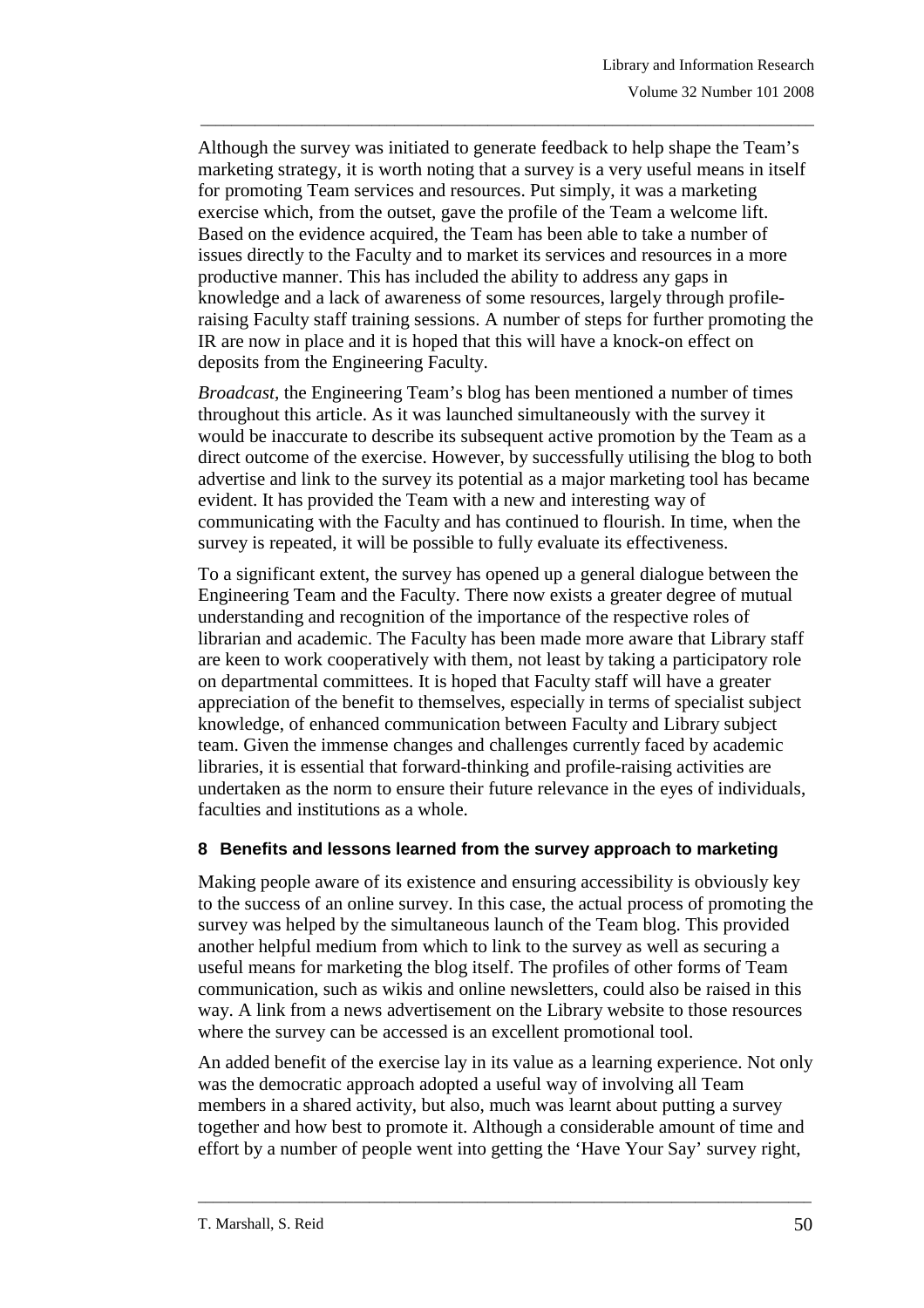mistakes were still made and for those planning a similar activity, the following recommendations and suggestions may be helpful:

\_\_\_\_\_\_\_\_\_\_\_\_\_\_\_\_\_\_\_\_\_\_\_\_\_\_\_\_\_\_\_\_\_\_\_\_\_\_\_\_\_\_\_\_\_\_\_\_\_\_\_\_\_\_\_\_\_\_\_\_\_\_\_\_\_\_\_\_\_\_\_\_\_\_\_\_\_\_\_

- A healthy response rate is not guaranteed. Ensure that all means of marketing the survey are explored and if necessary send reminder emails to recipients;
- Avoid professional jargon allow people from outside of the profession to pass opinion as they will spot unfamiliar terms immediately. With hindsight, the inclusion of the term 'information literacy' in this survey was inappropriate;
- Ensure all questions are well constructed to avoid invalid or misleading statistical outcomes – question 1 (Appendix 1) included tick boxes for both 'aware of' and 'used'. On analysis, it was realised that whereas some respondents who had 'used' a service had also ticked the 'aware of' box, others had deemed it necessary to tick the 'used' box only. Therefore, the subsequent graphical representation of the results was somewhat misleading. If using online software, consider whether the results will be graphically meaningful and accurate;
- Getting the wording right is key to the success of individual questions for example, if you provide a list of suggestions, the respondents may simply select one of these options and not consider a more broad-ranging response (question 2, Appendix 1). Also, try to determine whether the wording could be misconstrued – the use of the phrase 'Most-wanted' in this question led some respondents to state their preferred or favourite resources, some of which the Library already held! With hindsight, it may have been helpful to add "which resources would you like the Library to obtain for you?" There is a fine line between ensuring the questions are succinct and to the point but also clear in meaning;
- Be aware that some questions may elicit few responses. In some cases, it may be inappropriate, or at least unwise, to base strategic development on these sparse outcomes. Further investigation may be necessary;
- A survey may not provide all the answers the format needs to be short and snappy to ensure good feedback, but this may mean insufficient coverage of key issues. In other words, you may not be able to determine everything via a single survey. In the Team's effort to ensure the survey was of an optimum length, the opportunity to raise the profile of the Team's four Academic Librarians by including a question relating to their names and subject responsibilities was lost. This is an issue to be addressed in a future survey.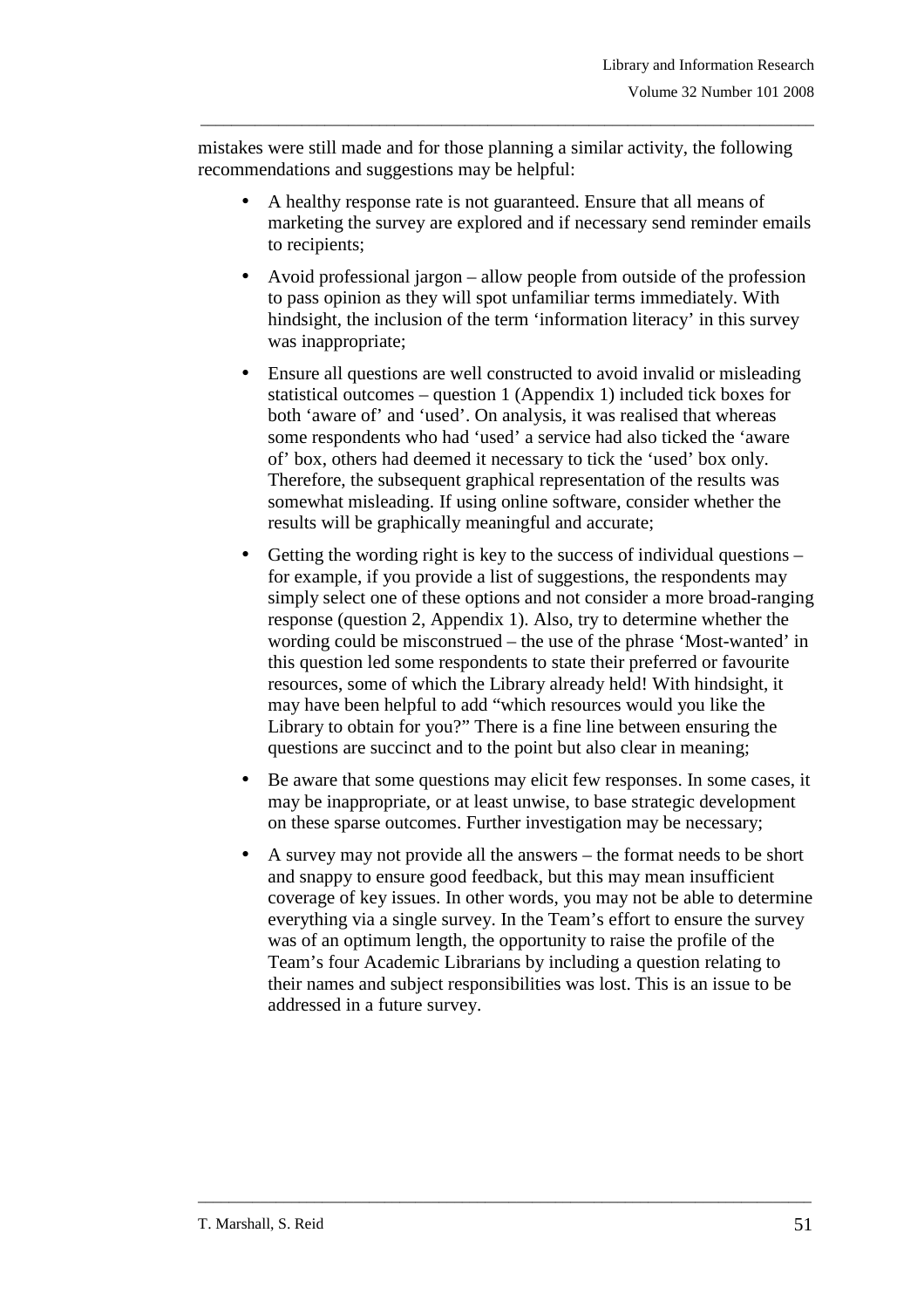#### **References**

Bancroft, A. (1998) A forward-looking library use survey: WSU Libraries in the 21st century. *The Journal of Academic Librarianship*, 24 (3) 216-223.

\_\_\_\_\_\_\_\_\_\_\_\_\_\_\_\_\_\_\_\_\_\_\_\_\_\_\_\_\_\_\_\_\_\_\_\_\_\_\_\_\_\_\_\_\_\_\_\_\_\_\_\_\_\_\_\_\_\_\_\_\_\_\_\_\_\_\_\_\_\_\_\_\_\_\_\_\_\_\_

Boden, D. and Davis, L. (2006) Developing a marketing mindset. *Library and Information Update*, 5 (5) 38-39.

Creaser, C. (2006) One size does not fit all: user surveys in academic libraries. *Performance Measurement and Metrics*, 7 (3), 153-162. URL: http://www.emeraldinsight.com/Insight/viewPDF.jsp?Filename=html/Output/Publ ished/EmeraldFullTextArticle/Pdf/2790070303.pdf [accessed 02.06.].

Duke, L.M., and Tucker, T. (2007) How to develop a marketing plan for an academic library. *Technical Services Quarterly*, 25 (1), 51-68.

Högg, R. et al., (2006) Overview of business models for Web 2.0 communities. In: *Proceedings of GeNeMe 2006, 28th September 2006, Dresden.* [s.l.] : [n.p.]. 23-37 [online]. URL: http://www.alexandria.unisg.ch/Publikationen/31411 [accessed 02.06.08].

Jones, S. (2002) The internet goes to College: how students are living in the future with today's technology. In: Duke, L.M., and Tucker, T., *op cit.*

Kaufman, P. (2007) It's not your parents' library anymore: challenges and opportunities in the new webs of complexity. *Journal of Library Administration*, 46 (1), 5-26.

Kotler, P. and Levy, S. (1969) Broadening the concept of marketing. In: Duke, L.M., and Tucker, T. *op cit.*

Snoj, B. and Petermanec, Z. (2001) Let users judge the quality of faculty library services. *New Library World*, 102 (1168), 314-324.

Spalding, H.H. and Wang, J. (2006) The challenges and opportunities of marketing academic libraries in the USA: experiences of US academic libraries with global application. *Library Management*, 27 (6/7), 494-504.

Toft, Z. (2004) What can librarians do for us? An academic's perspective. *Library and Information Update*, 3 (1), 42-43.

Tysome, T. (2005) Librarians under threat. *The Times Higher Education Supplement,* February 11, No. 1678; 8 [online].URL: http://www.lexisnexis.com/uk/nexis/search/newssubmitForm.do [accessed 28.04.08].

Weingart, S. and Anderson, J.A. (2000) When questions are answers: using a survey to achieve faculty awareness of the Library's electronic resources. *College and Research Libraries,* 61(2), 127-134.

\_\_\_\_\_\_\_\_\_\_\_\_\_\_\_\_\_\_\_\_\_\_\_\_\_\_\_\_\_\_\_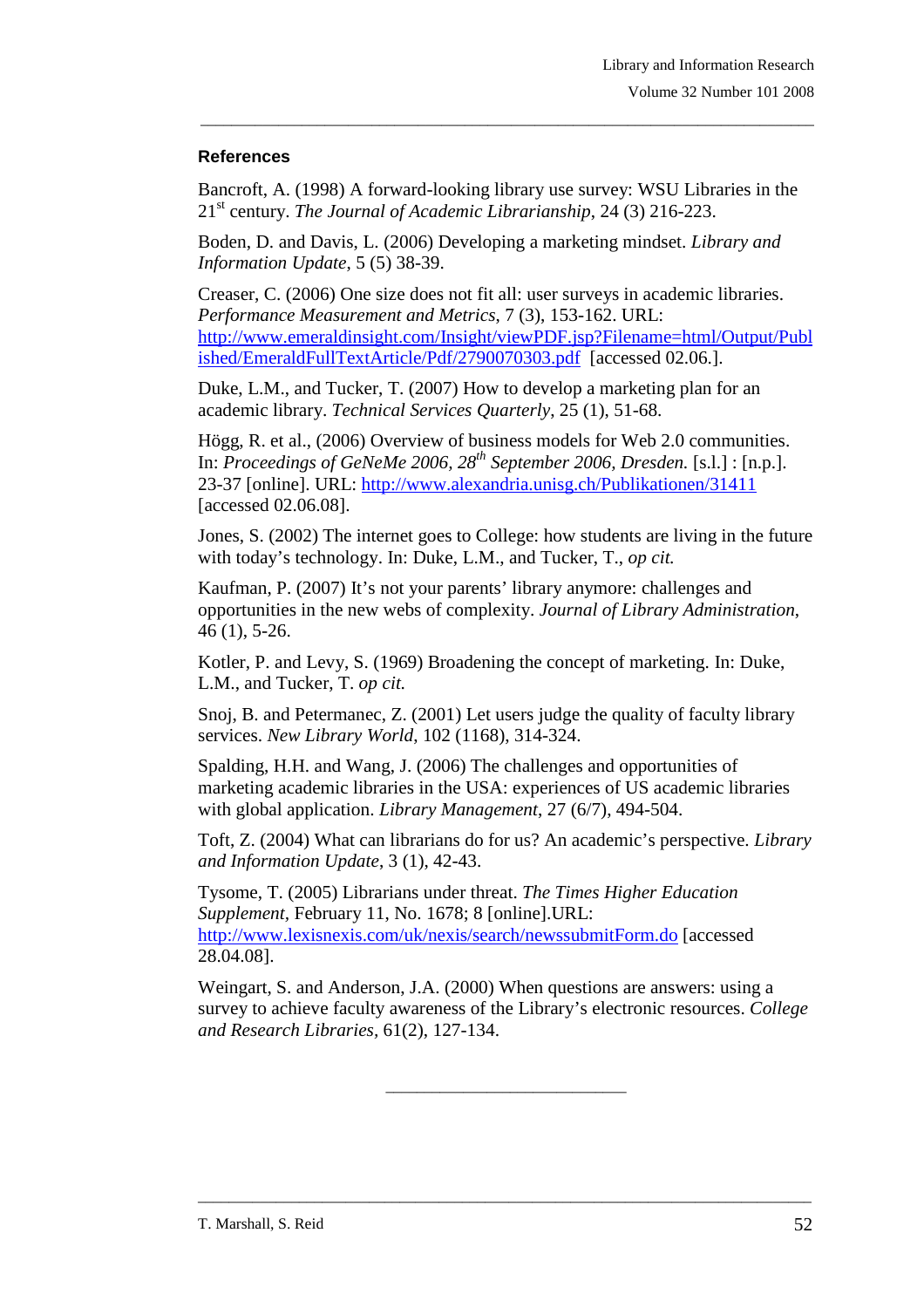#### **Acknowledgement**

The authors wish to acknowledge the work of their colleagues in the Library Engineering Team in undertaking the initial survey of the Engineering Faculty. They would also like to thank Dr. Graham Walton, the Library's Service Development Manager for his support and helpful advice during the writing of this article.

\_\_\_\_\_\_\_\_\_\_\_\_\_\_\_\_\_\_\_\_\_\_\_\_\_\_\_\_\_\_\_\_\_\_\_\_\_\_\_\_\_\_\_\_\_\_\_\_\_\_\_\_\_\_\_\_\_\_\_\_\_\_\_\_\_\_\_\_\_\_\_\_\_\_\_\_\_\_\_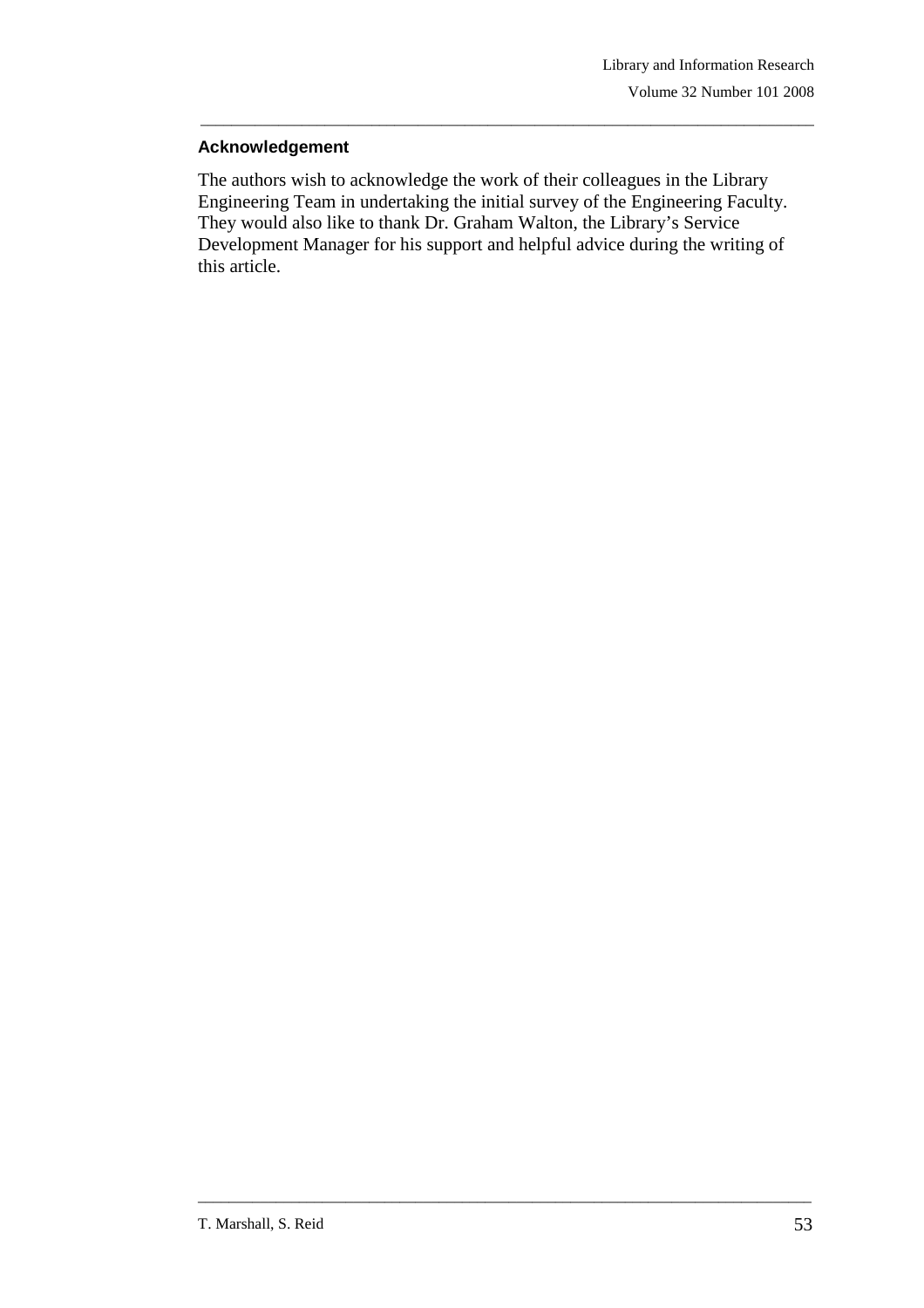#### **Appendix 1**

## **Have your say!**

Help us improve our service by answering as many of the questions below as you can.

\_\_\_\_\_\_\_\_\_\_\_\_\_\_\_\_\_\_\_\_\_\_\_\_\_\_\_\_\_\_\_\_\_\_\_\_\_\_\_\_\_\_\_\_\_\_\_\_\_\_\_\_\_\_\_\_\_\_\_\_\_\_\_\_\_\_\_\_\_\_\_\_\_\_\_\_\_\_\_

#### **1 What we do**

Which of the following services offered by the Library's Engineering Faculty team have you either used or are aware of?

|                                                                     | Aware of | Used |
|---------------------------------------------------------------------|----------|------|
| <b>Book ordering</b>                                                |          |      |
| Answering enquiries                                                 |          |      |
| Information literacy training                                       |          |      |
| Study skills training                                               |          |      |
| Interactive online training materials                               |          |      |
| One to one inductions<br>for new staff                              |          |      |
| Online newsletter for the<br><b>Engineering Faculty (Broadcast)</b> |          |      |

# **2 Your Most Wanted…**

My top 3 most-wanted Library resources (journals, books, databases, etc) are:

\_\_\_\_\_\_\_\_\_\_\_\_\_\_\_\_\_\_\_\_\_\_\_\_\_\_\_\_\_\_\_\_\_\_\_\_\_\_\_\_\_\_\_\_\_\_\_\_\_\_\_\_\_\_\_\_\_\_\_\_\_\_\_\_\_\_\_\_\_\_\_\_\_\_\_\_\_\_\_

- 1.
- 2.

3.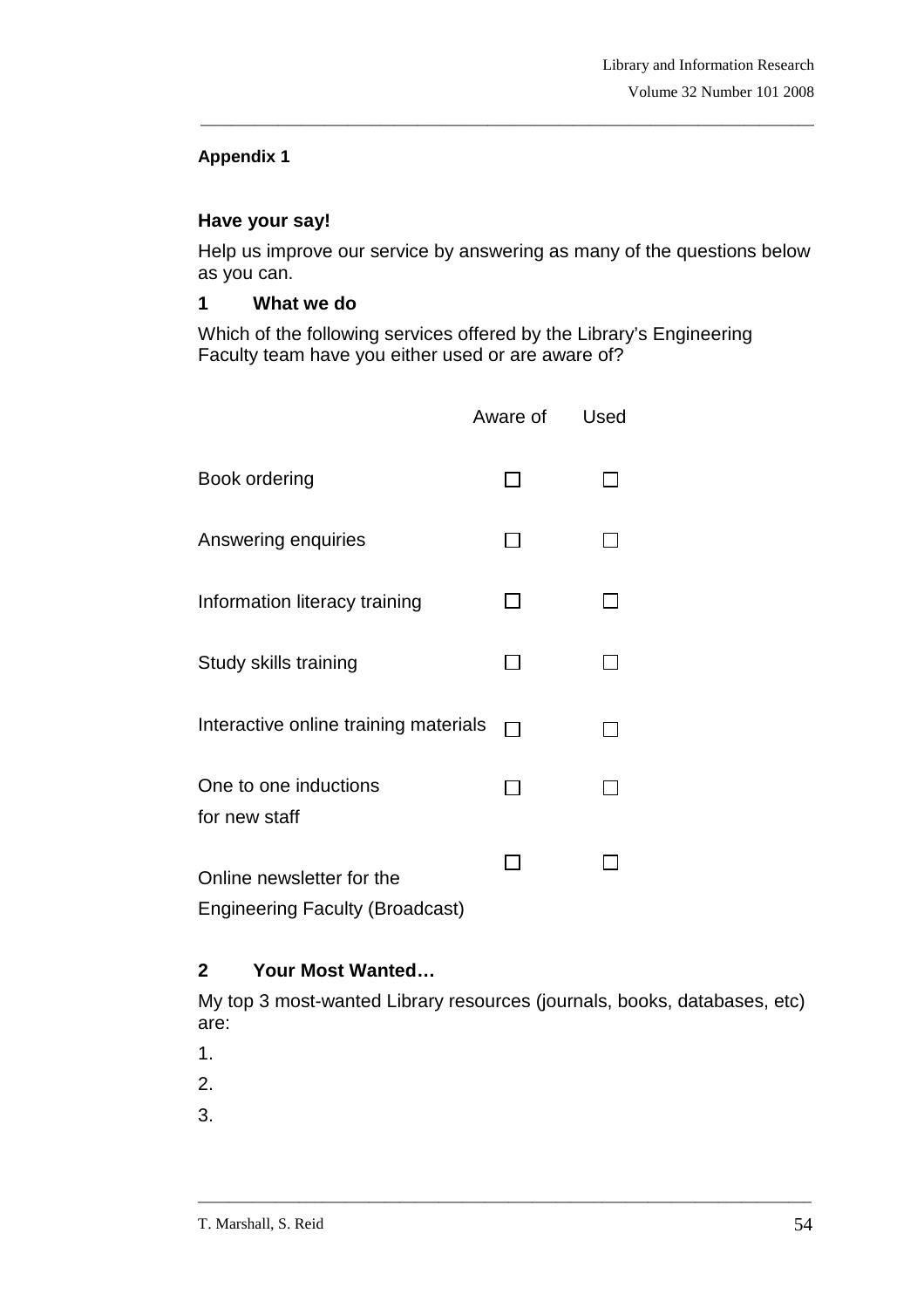# **3 Help!**

I could do with some more training in….

I'd find it useful if I could access an Engineering Librarian via MSN (or similar). Y/N

\_\_\_\_\_\_\_\_\_\_\_\_\_\_\_\_\_\_\_\_\_\_\_\_\_\_\_\_\_\_\_\_\_\_\_\_\_\_\_\_\_\_\_\_\_\_\_\_\_\_\_\_\_\_\_\_\_\_\_\_\_\_\_\_\_\_\_\_\_\_\_\_\_\_\_\_\_\_\_

## **4 Institutional Repository**

Have you heard of the Institutional Repository? Y/N

I'd put my research papers on the Institutional Repository if…

#### **5 News and views**

What would be your preferred method of receiving news from the Library's Engineering Faculty team?

| Other           |  |
|-----------------|--|
| Via an RSS feed |  |
| Via a Blog      |  |
| From web pages  |  |
| Via e-mail      |  |

# **6 And you are…?**

**Dept**: AA, EL, CV, CG, MM **Staff type**: Academic, Research, PhD, Management, Administrative